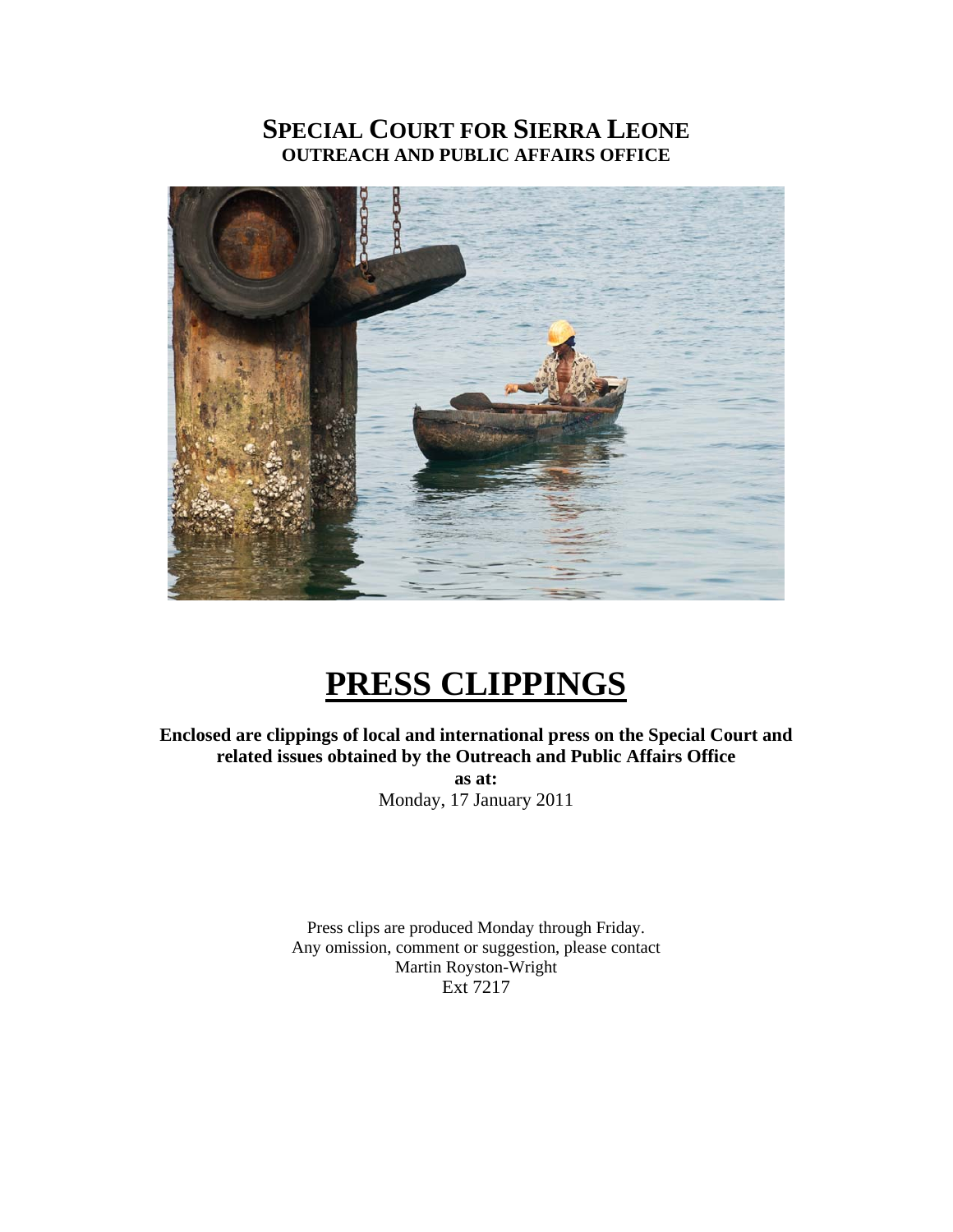| <b>Local News</b>                                                                                |             |
|--------------------------------------------------------------------------------------------------|-------------|
| Witness Reports Threats / Awareness Times                                                        | Page 3      |
| <b>International News</b>                                                                        |             |
| Liberia's Charles Taylor Continues to Haunt West Africa / Africa Review                          | Page 4      |
| Defense Lawyers Seek Investigations Into United States Government Cables/ CharlesTaylorTrial.org | Pages 5-6   |
| US Envoy for Change in Rules for Fair Trial of War Crimes / The Financial Express                | Page 7      |
| Ouattara Says Gbagbo Stalling for Time to Arm Himself / Voice of America                         | Page 8      |
| East Africa: Lessons From Nation's Tribunal, Lest We Forget / The East Africa                    | Pages 9-13  |
| Convict Seeks Stay of Proceedings After Advocate's Arrest / Hirondelle NewsAagency               | Pages 14-15 |
| Cabinet Yet to Agree on ICC Pullout – Kalonzo / The Daily Nation                                 | Pages 16-17 |
| US Law School Bags K K Luthra Memorial Moot Court Competition / The Times of India               | Page 18     |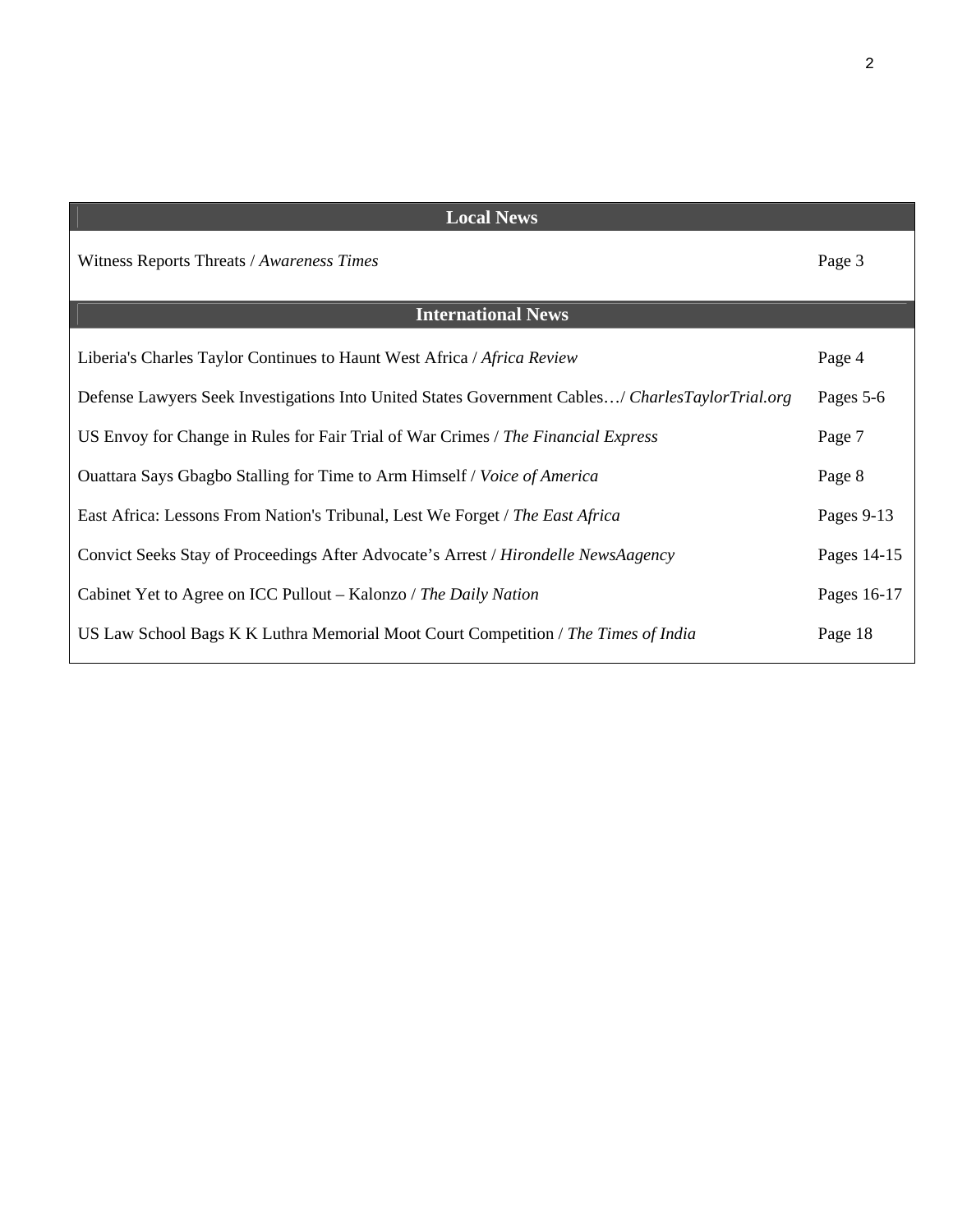# **Witness Report Threats**

John Kalawa Conteh, a star witness in the ongoing jailbreak trial at the Magistrate Court No.2, has told the court that he is being threatened with death by prison officers. According to him, he has been given the choice to either testify and lose his life, and maintain sealed lips and keep his life. Following this, Presiding Magistrate Wellington ordered the Acting Director of Prisons Department, Bilo Kamara, to urgently investigate the complaint and present the findings to the court.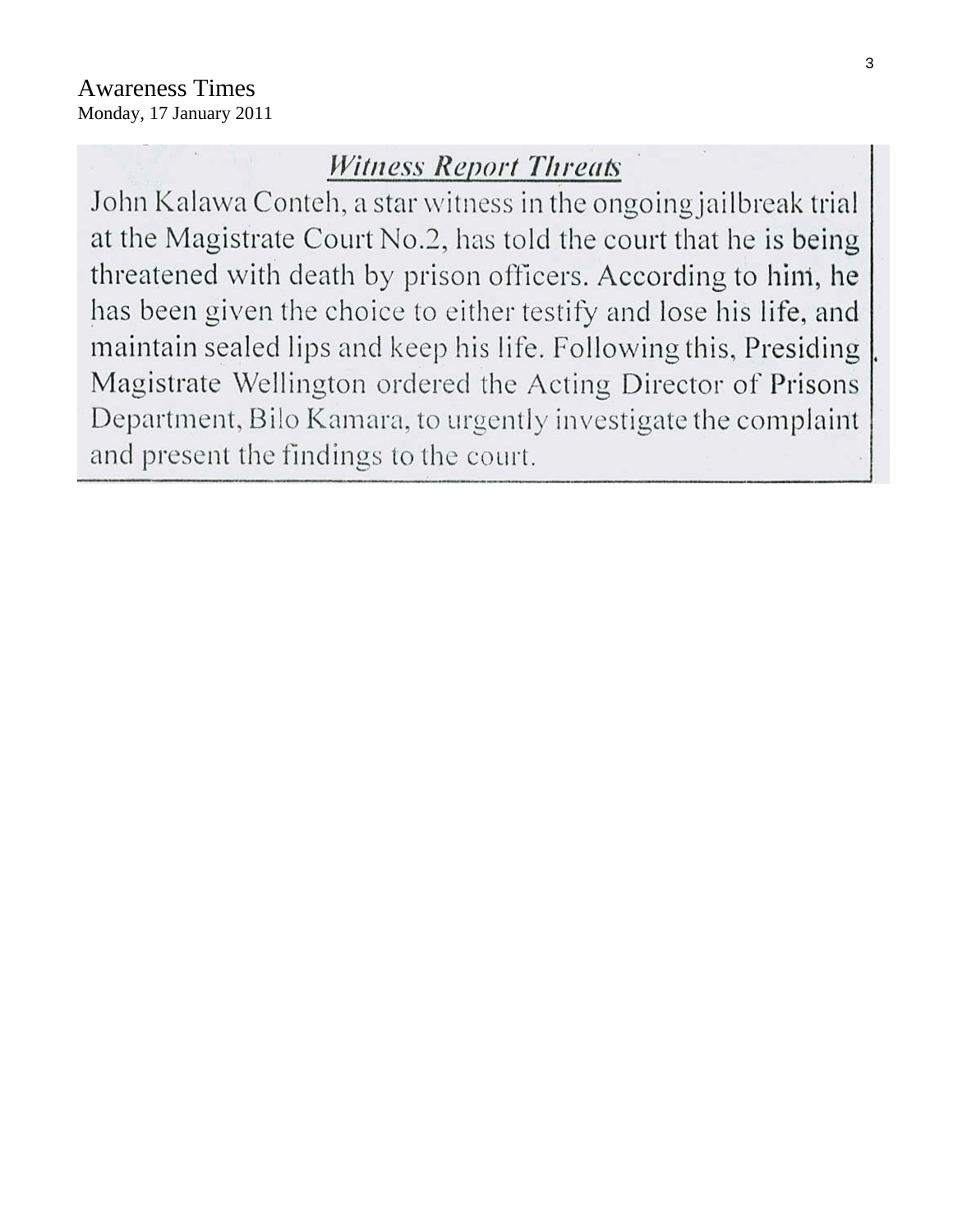# Africa Review Monday, 17 January 2011 http://www.africareview.com/Analysis/-/979190/1090552/-/klgxrfz/-/

#### **Liberia's Charles Taylor continues to haunt West Africa**

#### *By TAMBA JEAN-MATTHEW*

*Former Liberian President Charles Taylor in the courtroom of the International Criminal Court in The Hague during his ongoing trial. FILE | AFRICA REVIEW |* 

The name Charles Taylor still sends a cold chill down many a spine in west Africa, five years after the Liberian warlord was hauled off to the International Criminal Court at The Hague.

Taylor, 62, has since 2006 been facing 11 counts for war crimes and crimes against humanity, allegedly committed

in neighbouring Sierra Leone during the 11-year brutal war there that ended in 2002.

Many analysts and historians have described the twin fratricidal wars that rocked Liberia and Sierra Leone between December 1989 and April 2003 as worse than the days of the Black Hole of Calcutta and the Gulag of Archipelago, where humanity was devilishly dehumanised.

In Liberia, the Taylor War as it is remembered, killed an estimated 250,000 people and left razed towns and villages in its trail while its offshoot in Sierra Leone left almost an equal number dead and several others maimed for life.

Taylor's ongoing trial has offered some sort of closure for those scarred by the wars. But the prospect that the trial could be discontinued due to a lack of funding and other legal arguments thus setting him free threatens to reignite the terrible memories all over again.

The Taylor case is one of the ICC's more prominent ones, but it only took the appearance of US supermodel Naomi Campbell as a witness to catapult the case into the international limelight.

The news came from leaked diplomatic correspondences from the controversial WikiLeaks website which quoted the prosecutor of the UN-backed court for Sierra Leone, Mr. Steven Rapp, saying that financial constraints could force the court to discontinue the trial.

Taylor's trial, the first such for an African President, is said to be the most expensive in the history of international justice. At one time the Taylor defence was being accorded a monthly budget of \$100,000.

#### **Arrest and detention**

If set free, it is widely believed that Charles Taylor would seek retribution against the governments of Liberia's Ellen Johnson-Sirleaf and that of Sierra Leone which were instrumental in setting up the court and the former president's subsequent arrest, detention and trial.

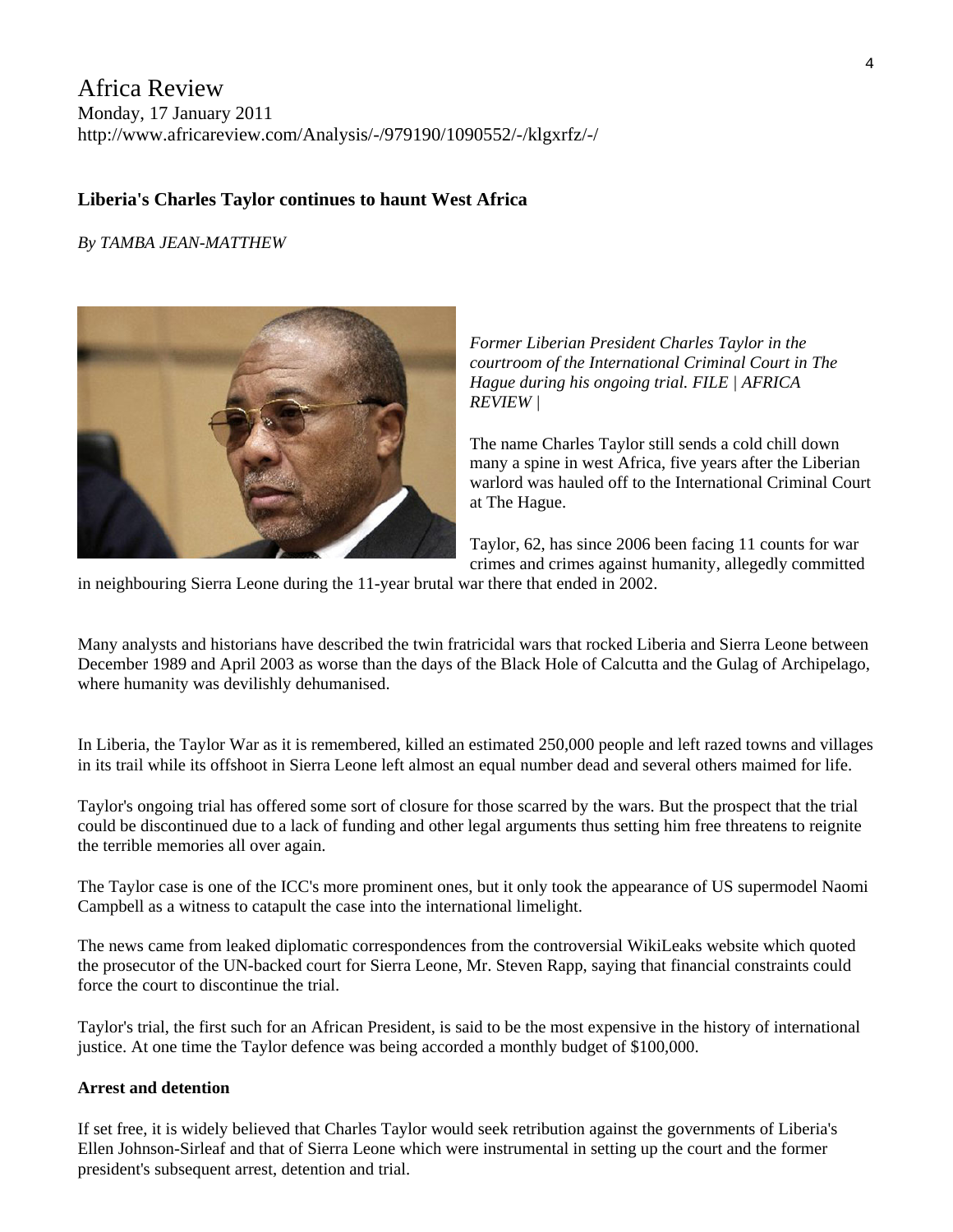# Charlestaylortrial.org (The Hague)

Thursday, 13 January 2011

### **Liberia: Defense Lawyers Seek Investigations Into United States Government Cables Released By Wikileaks**

Alpha Sesay

Defense lawyers for former Liberian president Charles Taylor have filed a motion before Special Court for Sierra Leone judges in The Hague seeking an investigation into leaked United States Government (USG) cables by the whistle blowing website WikiLeaks about Mr. Taylor's trial.

According to defense lawyers in their motion filed on Monday, January 10 2011, two cables emerging from the US Embassies in Liberia and The Hague respectively suggest that the USG has a specific interest in Mr. Taylor's trial and that sensitive information from within the various sections of the Court have been compromised through agents who are answerable to the USG.

Defense lawyers state in their motion that based on a March 10, 2009 cable from the US Embassy in Liberia, it is clear that the USG wants to keep Mr. Taylor behind bars at all costs.

The defense motion quotes the US Ambassador to Liberia, Linda Thomas-Greenfield, as saying in the cable that "the best we can do for Liberia is to see to it that Taylor is put away for a long time and we cannot delay for the results of the present trial to consider the next steps. All legal options should be studied to ensure that Taylor cannot return to destabilize Liberia."

The second cable from April 15, 2009, according to defense lawyers, "reveals that sensitive information about the trial has been leaked to the United States Embassy in The Hague by unnamed contacts in the Trial Chamber, the Office of the Prosecutor (OTP) and the Registry." A footnote in the motion states that this cable relates to the pace and efficiency of the trial, funding, and personnel issues.

"Based on these cables...and other available information, there is an inescapable and axiomatic concern that the impartiality and the independence of the Court may have been compromised," defense lawyers state in their motion.

The motion adds, "The disclosures in these cables, in no small way, place the integrity of the Court itself on trial, and the Court would have failed...if it is not seen to have been fair, or if it appears that the hidden hand of a third party influenced the proceedings."

Defense lawyers have therefore asked that the Prosecution and Registry be made to disclose any USG contacts "within their respective organs, as well as the nature and extent of the relationship and the information that has been exchanged between the contact(s) and the USG."

If such disclosures are not made by either Prosecution or the Registry, defense lawyers requested that the judges order an independent investigation to determine who the said contacts are and the nature and extent of any relationship they might have with the USG.

Regarding alleged USG contacts inside the Chambers of the Court, defense lawyers in their motion ask the judges to use their inherent powers to commission and independent inquiry "within its own quarters to determine the identity of the contact and the nature and extent of their relationship with the USG."

During the entire period of Mr. Taylor's trial, his lead defense counsel Courtenay Griffiths has constantly told the media that Mr. Taylor is on trial not because of crimes committed in Sierra Leone, but because the USG wants to keep him out of Liberia. Mr. Taylor himself, when he testified as a witness in his own defense, made emphasis on an alleged USG ploy to keep him behind bars. With the USG cables referencing the former Liberian president's trial in The Hague, defense lawyers now say that they have been right to point fingers at the USG as the Western power seeking to keep Mr. Taylor behind bars. Defense lawyers in their motion point to the fact that the USG has been the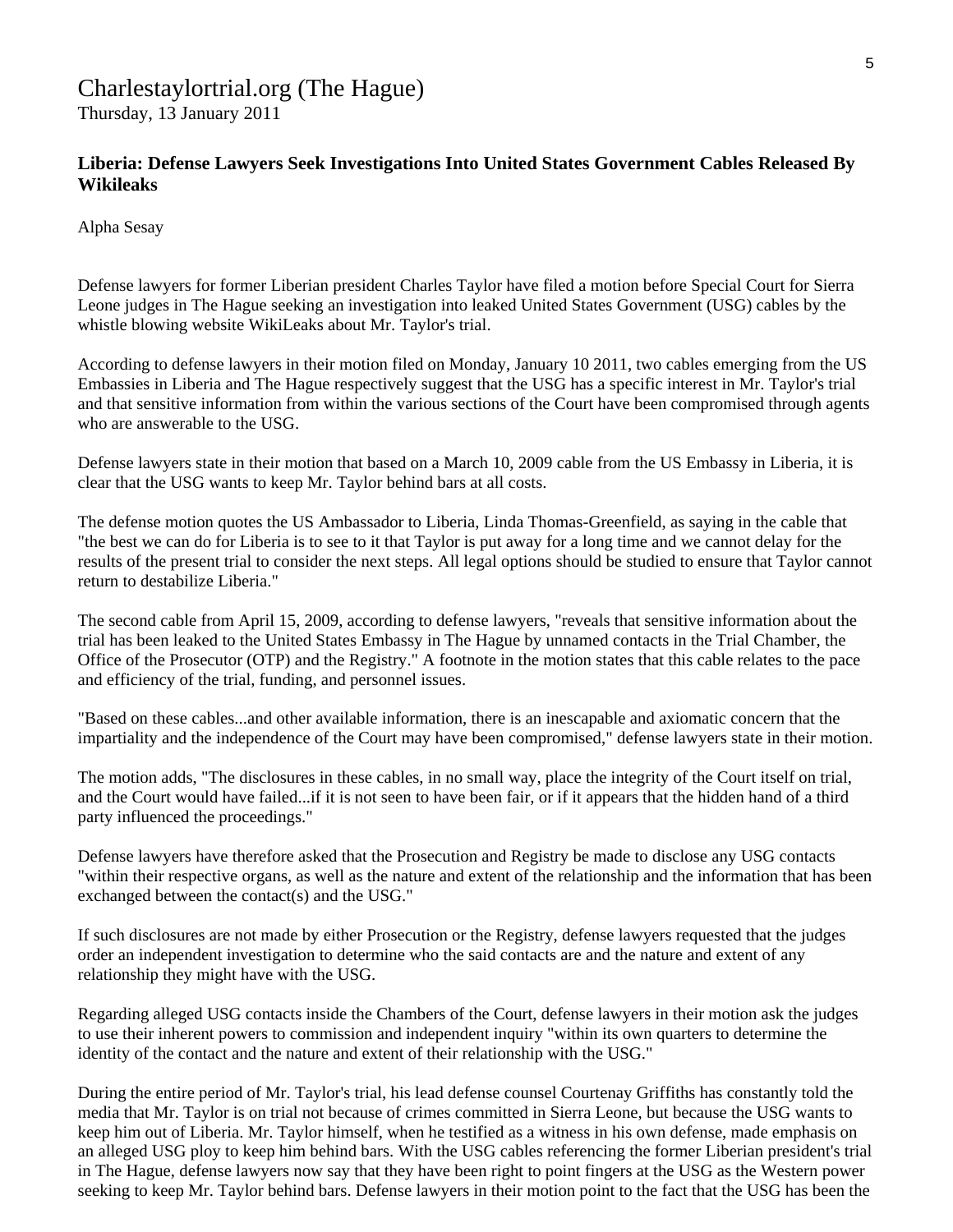highest funder of the Special Court for Sierra Leone and that three of the Court's four Chief Prosecutors to date are American nationals.

"It will be recalled that Lead Defense Counsel [Courtenay Griffiths] submitted during his opening statement that Mr. Taylor was only indicted and arrested because of the USG's interests and pressure," the defense motion states.

It adds, "Mr. Taylor subsequently testified that the USG had a vendetta against him and sought to remove him from power through various means."

Defense lawyers therefore now argue that "[t]he published cables provide further insight into this relationship between the OTP and the USG."

"They also disclose and give fresh insights into what appear to be equally close relationships between the USG and source(s) within Chambers and the Registry, with the clear implication being that the USG has successfully infiltrated all organs of the Court," the motion adds.

In addition to proof that the USG has contacts or sources inside the OTP, Chambers, and Registry of the Court, defense lawyers say that the released cables also point at the USG's desire to ensure that Mr. Taylor does not return to Liberia.

This, they say raises serious doubts about the independence and impartiality of the Court's prosecution of Mr. Taylor.

"Viewed objectively and reasonably, evidence suggests that the indictment and trial of Mr. Taylor...is no more than an extension of US foreign policy interests in West Africa, with there being no connection to any alleged crimes in Sierra Leone," defense lawyers claim.

In view of the above, defense lawyers have sought the judges order disclosure and/or and investigation into the following:

"The identity of the source(s) within the Trial Chamber, Prosecution and Registry who provided the USG with the information in the Cables;

The full nature of the respective sources' relationship with the USG, specifically including an explanation of the context and circumstances in which each of the comments recorded in the Cables were made to representatives of the USG;

Information tending to suggest that the Prosecution has sought or received instructions from the USG regarding any aspect of the Taylor trial; and

A full explanation of the money provided by the USG to the Prosecution, including the amounts of money given and when; the purpose of the funds; how the funds were used; and who the OTP was accountable to in the distribution and use of the funds."

These, defense lawyers say, will be the only way to remove any doubt about the independence and impartiality of the tribunal.

The Prosecution is expected to respond to the defense motion next week.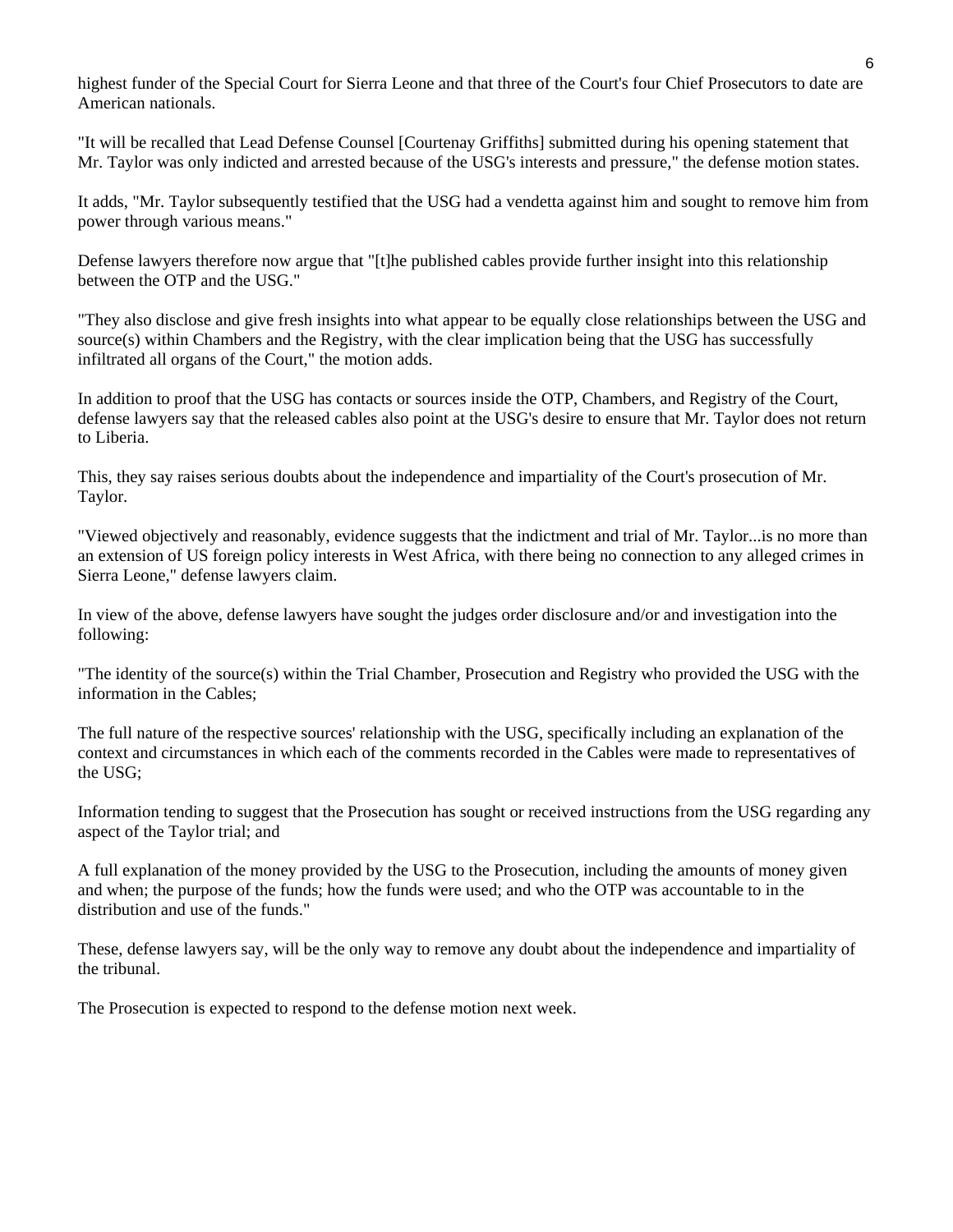# The Financial Express

Friday, 14 January 2011

## **US envoy for change in rules for fair trial of war crimes**

US Ambassador-at-Large Stephen Rapp has stressed the importance of bringing potential changes to the rules under the International Crimes Tribunal Act of 1973, in order to hold an open and transparent trial of war crimes committed during Bangladesh's liberation war in 1971 that is recognised under international law, reports UNB.

Speaking at a pre-departure press conference at the American Club, he said Bangladesh has decided to prosecute not ordinary crimes, but international crimes of genocide, war crimes and crimes against humanity committed in 1971.

Rapp said it is possible to try people who committed murder, rape, arson and robbery on a massive scale through an international system in compliance with international treaties like the International Convention on Civil and Political Rights and the International Criminal Court (ICC), both of which have been ratified by Bangladesh.

Recalling the passage of the International Crimes Tribunal Act by the Bangladesh parliament in 1973, later amended in 2009, the Ambassador said the rules need to be reformed by incorporating accepted definitions for genocide, war crimes and crimes against humanity, like those set by the ICC and international tribunals in Yugoslavia, Rwanda, Sierra Leone and Cambodia on war crimes.

Rapp, who came to Bangladesh at the invitation of the Foreign Secretary during a meeting in New York last September, repeatedly stressed changing the procedures in compliance with international laws, since a decision has been made to prosecute international crimes.

Referring to his meeting with Law Minister Shafique Ahmed, the Ambassador said he promised the Law Minister that upon returning to Washington, he will send him a memorandum containing his ideas, and some issues that have been raised by the defence attorney, and international organisations like the International Bar Association.

He said the memorandum he will send to the Law Minister may help ensure that "justice is done and seen to be done in the process here."

"If you don't make changes in the procedure, you are not entitled to prosecute international crimes by retrospective law," said Rapp, who served as Prosecutor of the Special Court for Sierra Leone in 2007, leading the prosecutions of former Liberian President Charles Taylor for atrocities committed during the civil war in that country.

Referring to the assistance sought by the government from the US counterpart for training and other materials in such cases, the Ambassador said he had already discussed the matter with some US Senators before his visit and he will raise the matter with Congress for approval.

However, he served a reminder that providing assistance will be easier, if it is clear that the provisions are there to ensure the individuals will be tried in compliance with Article 14 of the International Convention on Civil and Political Rights.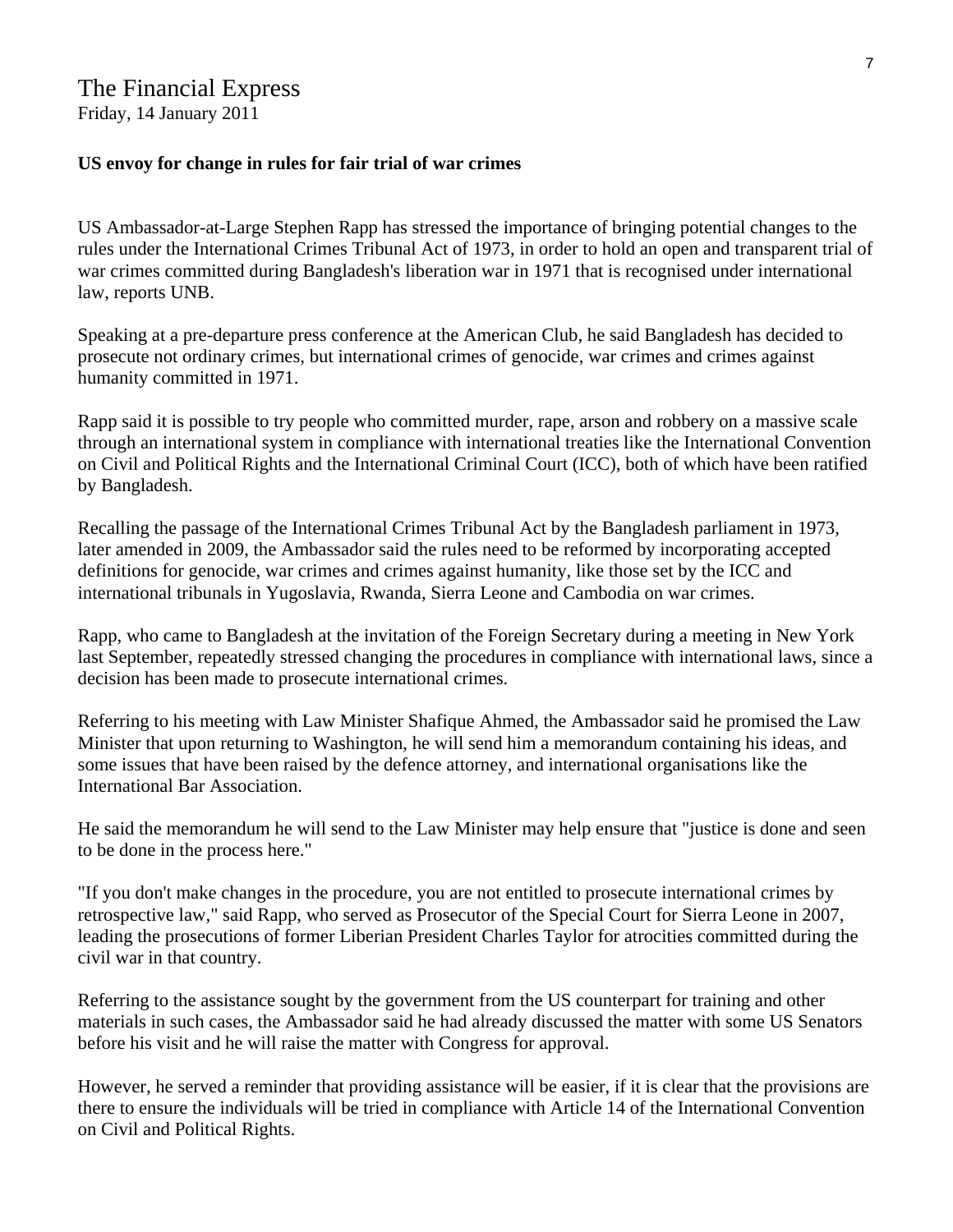# Voice of America Monday, 17 January 2011

## **Ouattara Says Gbagbo Stalling for Time to Arm Himself**

Ivory Coast President-elect Alassane Ouattara says President Laurent Gbagbo, who refuses to give up power and acknowledge losing the November election, is stalling for time to arm himself.

Mr. Ouattara told VOA that Mr. Gbagbo is looking to buy weapons and ammunition and recruit mercenaries and militias. He rejected a Gbagbo appeal for negotiations, saying there is nothing to talk about.

The president-elect said the will of the Ivorian people cannot be negotiated, adding that Mr. Gbagbo lost the election and must go.

Mr. Ouattara said if pressure does not work, Mr. Gbagbo should be removed by force.

A Gbagbo spokesman said Sunday that new European Union sanctions do not intimidate his government. The spokesman said the world relies on Ivory Coast for cocoa and that the country can get what it needs from some other place besides the EU.

The United States already has frozen Mr. Gbagbo's U.S. assets and barred Americans from doing business with his government.

Mr. Gbagbo insists he won the November 28 presidential election. The international community recognizes Mr. Ouattara as the winner.

West Africa's central bank says it is blocking Mr. Gbagbo's access to Ivory Coast's assets and is giving that power instead to Mr. Ouattara.

African Union leaders have been meeting to discuss a solution to the standoff. The West African regional bloc ECOWAS threatens military action if Mr. Gbagbo does not step down.

The United Nations says at least 247 people have died in violence since the November 28 election.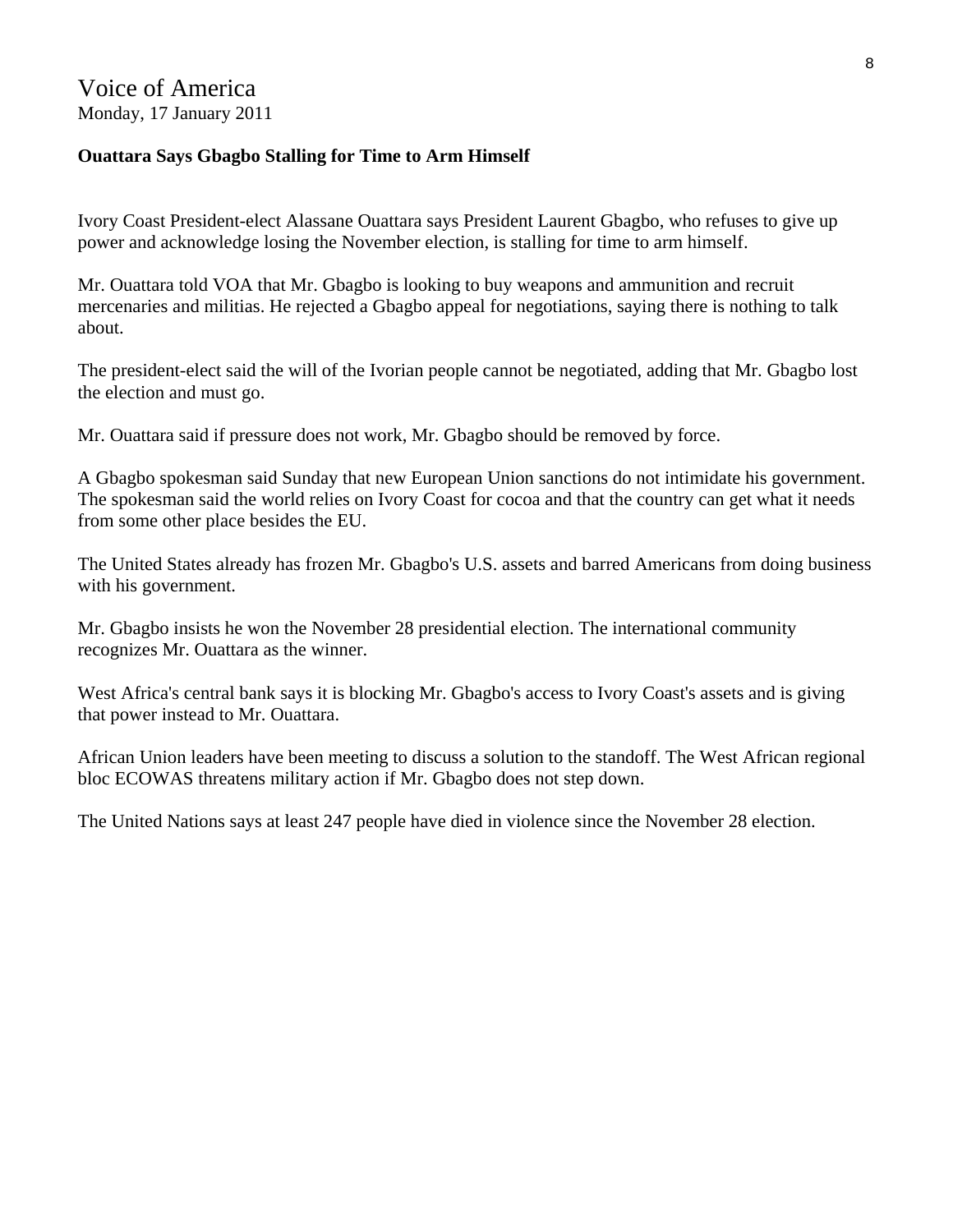## **East Africa: Lessons From Nation's Tribunal, Lest We Forget**

Nairobi — It is now almost 17 years since more than 800,000 Tutsis and their Hutu sympathisers were killed in Rwanda during three of the most shocking months of murder, torture and rape, while the rest of the world averted its collective eye.

As the horrific details seeped into the public domain over the years, a range of emotions have gripped the world, from guilt to shock to disbelief.

But words cannot begin to describe the mental anguish that continues to be experienced by the surviving victims.

While complete closure may forever be elusive, some measure of healing can be gained by the victims from the ongoing judicial process at the International Criminal Tribunal for Rwanda (ICTR).

It would be foolhardy to suggest that the 1994 massacres occurred in a vacuum, for the background of political, economic and social events that preceded and followed is too complex to be ascribed to the events of a single year, or even a single decade.

And for the rest of the world, a lesson; it would be rash to pat ourselves on the back and pretend that the set of circumstances that came together in Rwanda are unique.

Before Rwanda, there was Yugoslavia and closer to home, recent events in Kenya have taught us how even in the seemingly most stable of countries, neighbour can turn against neighbour.

The Rwandan trials at the ICTR are instructive to the EAC region.

In particular, for Kenya, now flirting with the idea of a local tribunal to try the perpetrators of its 2008 post-election violence, the successes and failures of the ICTR are of great interest.

For starters, it is clear that a tribunal has far wider reach than the ICC, which confines its prosecution to those most responsible -- the planners and financiers of genocide and crimes against humanity.

A tribunal, as we have seen in Rwanda, can and will go after more than just a few top individuals.

It is important to keep in mind that there is a big difference between a local tribunal such as the one Kenya is considering, which may be more vulnerable to political interference and altogether too close to the issues, and an independent international tribunal such as the ICTR, which enhances the perception of due process and fair trial.

So far, ICC Hague trials have been championed as the major solution for Kenya, while in the Rwanda case, the search for justice and peace was broad-based - involving an international tribunal, People's Courts (Gacaca), security sector reforms, and economic reforms.

#### **Challenging impunity**

The ICTR slogan, "Challenging Impunity," speaks to the deterrent function of the trials as much as it does to the retributive.

The tribunal's mandate and jurisdiction is concisely defined; the prosecution of persons responsible for genocide and other serious violations of international humanitarian law committed in Rwanda, and Rwandans responsible for genocide and other such violations committed in the territory of neighbouring states, between January 1, 1994 and December 31, 1994.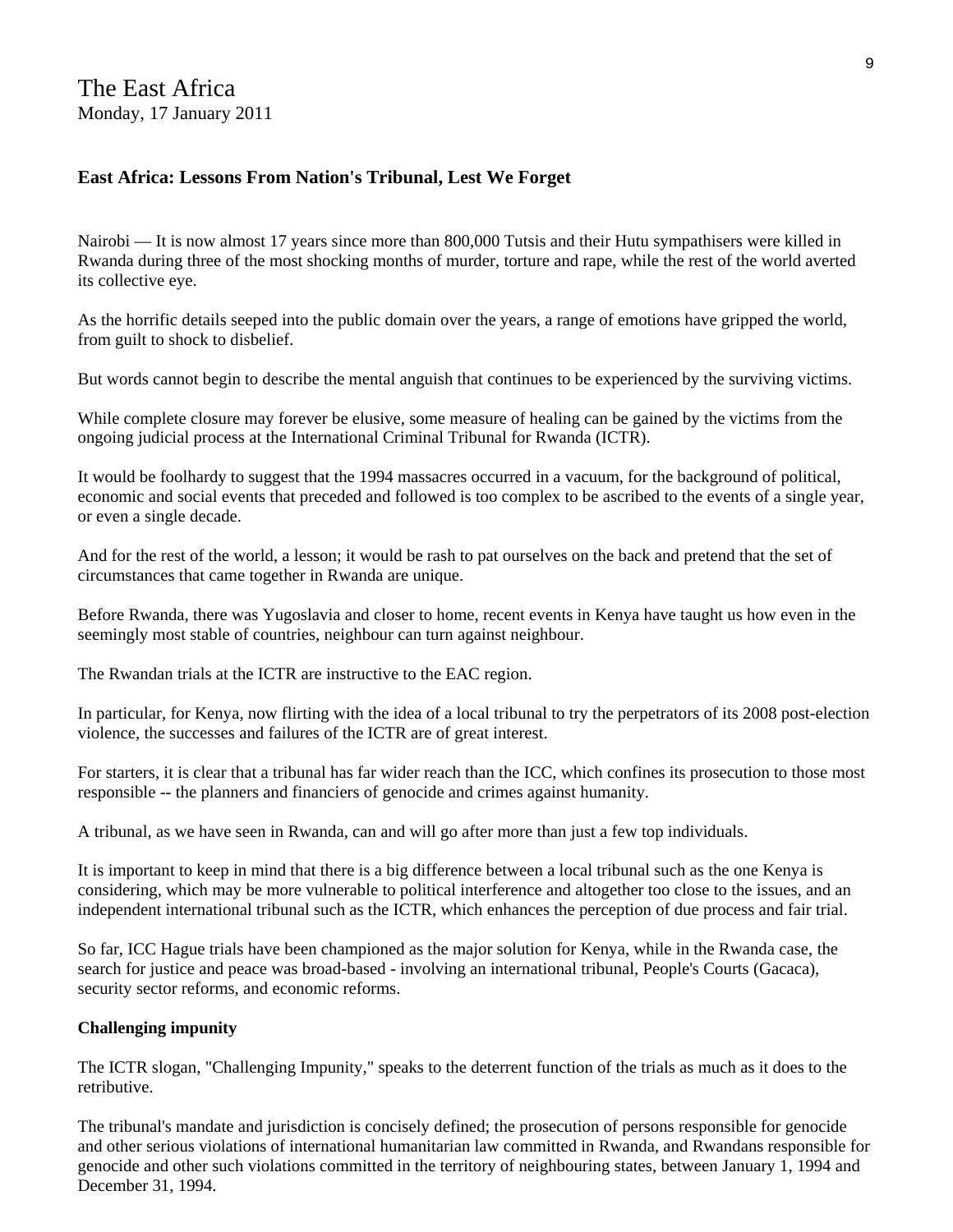While the ICTR's jurisdiction is confined in space and time, its deterrent effect is intended to spread wide and imprint an unforgettable message; that those suspected of bearing the greatest responsibility for atrocities committed can and will be called to account.

In the years since it begun its work, the ICTR has been much more than a court.

It is an institution that is contributing to the evolution of international law.

In addition to the Statute of the International Tribunal for Rwanda, the tens of cases tried by the tribunal continue to set legal precedent.

It is a challenge to the world to take responsibility for its global citizens.

Countries from all corners of the world have some involvement in the process.

With the seat of the tribunal in Arusha, judges from St Kitts & Nevis, Pakistan, Jamaica, Tanzania, Norway, Guyana, Turkey, Italy, China, Senegal, United States, Madagascar, Russian Federation and Sri Lanka; the current prosecutor from Gambia; the Deputy Prosecutor from South Africa; ad litem judges and defence lawyers from several countries, the ICTR has truly earned its international status.

Besides, several countries have contributed to the arrest of suspects, or have agreements to conduct trials or enforce sentences.

In addition to its legal function, the ICTR is an historical archive, memorialising the events of 1994 in perpetuity.

The case documents tell a tale that forms a dark part of human history; a reminder to future generations, for those who forget history are doomed to repeat it.

The tribunal's principle role, however, continues to be the quest for justice on behalf of the victims of the 1994 genocide in Rwanda, and to this end the arrests, trials, conviction and sentencing of the guilty.

#### **International co-operation**

The banning of the death penalty by Rwanda's parliament and co-operation with Interpol have been instrumental to the successful arrest and extradition of fugitives.

In June 2007, Rwanda's parliament voted to end capital punishment to smooth the transfer of suspects from countries that refuse to extradite people to nations that practice the death penalty.

Later that year, Interpol created the Rwandan Genocide Fugitives Project with the objective of apprehending the people wanted by ICTR.

Numerous fugitives have since been arrested, among them former Minister for Planning Augustin Ngirabatware - on September 17, 2007, in Germany. His case is currently being heard.

Others include former Deputy Governor Dominique Ntawukulilyayo, arrested on October 17, 2007 in France; former mayor Grégoire Ndahimana, arrested on August 10, 2009 in the Democratic Republic of Congo (DRC); former Youth Minister Callixte Nzabonimana, arrested on February 18, 2008 in Tanzania; and Captain Idelphonse Nizeyimana and Pastor Jean-Bosco Uwinkindi, arrested on October 5, 2009 and June 30, 2010, respectively, in Uganda. The two are in custody awaiting trial.

#### **Fifty-two cases and counting**

The ICTR has completed the trial of 52 cases. Of these, there have been 36 convictions, eight acquittals and eight cases pending appeal.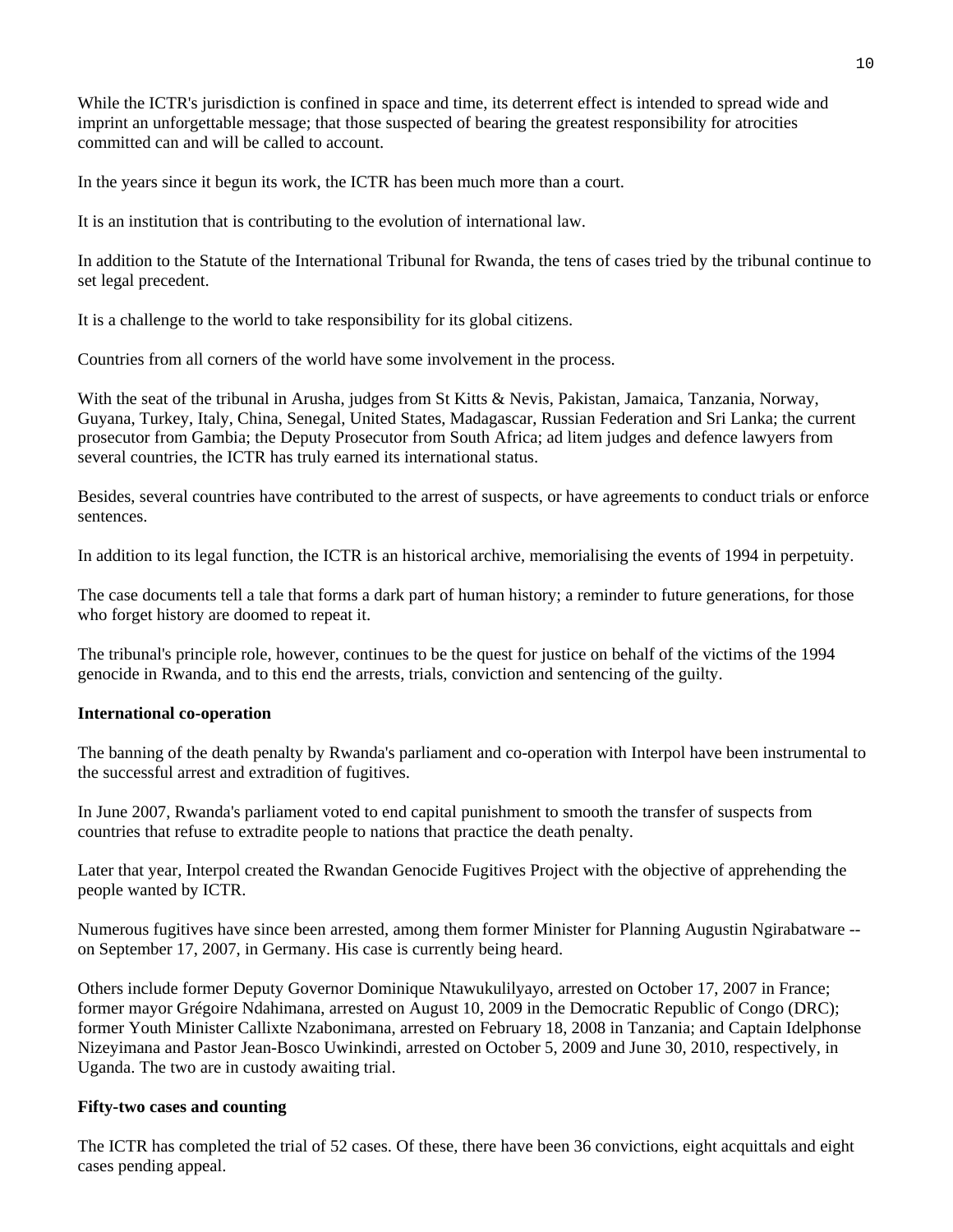Seven of those convicted have been released after completing their sentences.

Another 21 cases are in progress, while two are awaiting trial and two have been transferred to the national jurisdiction of France.

Ten indicted suspects are still at large. It is interesting to note that all but one of the suspects indicted by the ICTR are men.

Pauline Nyiramasuhuko, former Minister for Women Affairs and president of the National Assembly, is the first woman to be indicted by an international court for genocide and crimes against humanity. Her case has been on trial for close to 10 years now.

Besides the expected government and military cases tried and still on trial at the ICTR, there have been some unlikely cases that go to show the tribunal is not just a court for the powerful and mighty in government.

These include the media cases, the trial of a famous musician, and the trial of a witness who was induced by a defence investigator to change his story and lie to the appeals chamber.

These cases are worth studying, particularly in Kenya where one of the named ICC suspects is a media man and where some potential witnesses have already begun changing their stories.

#### **The media case**

The power of the media, for good or evil, is indisputable.

The ICTR trial and sentencing of three former media bosses for their role in the 1994 massacres goes down in history as a lesson on media accountability, and a potential deterrent to those who would use the media to cause harm.

As the ICTR states in its judgment in this case, "the power of the media to create and destroy fundamental human values comes with great responsibility. Those who control such media are accountable for its consequences."

The case raises important issues on where the line is drawn between freedom of speech and hate speech and between hate speech and incitement to commit genocide.

At trial, all three were found guilty of several counts relating to genocide and crimes against humanity.

Ferdinand Nahimana and Hassan Ngeze were sentenced to life in prison in 2003, while Jean-Bosco Barayagwiza was given a 35-year sentence.

Nahimana and Barayagwiza were both founding members of Radio Télévision Libre des Mille Collines (RTLM) and members of the station's steering committee and held supervisory responsibilities.

Nahimana also played an active role in determining the content of RTLM broadcasts.

Ngeze, the founder and editor-in-chief of Kangura newspaper wrote many articles and editorials that the trial chamber found "openly evidenced his genocidal intent."

In November 2007, the Appeals Chamber partially allowed appeals against conviction for all three men.

Nahimana's sentence was reduced to 30 years, Ngeze's to 35 years and Barayagwiza's to 32 years.

The complexity of the issues in this case is underscored by the fact that of the five judges, four wrote partial dissenting opinions.

In his dissent, Judge Meron argued that hate speech that does not incite the listeners to violent actions is not criminal.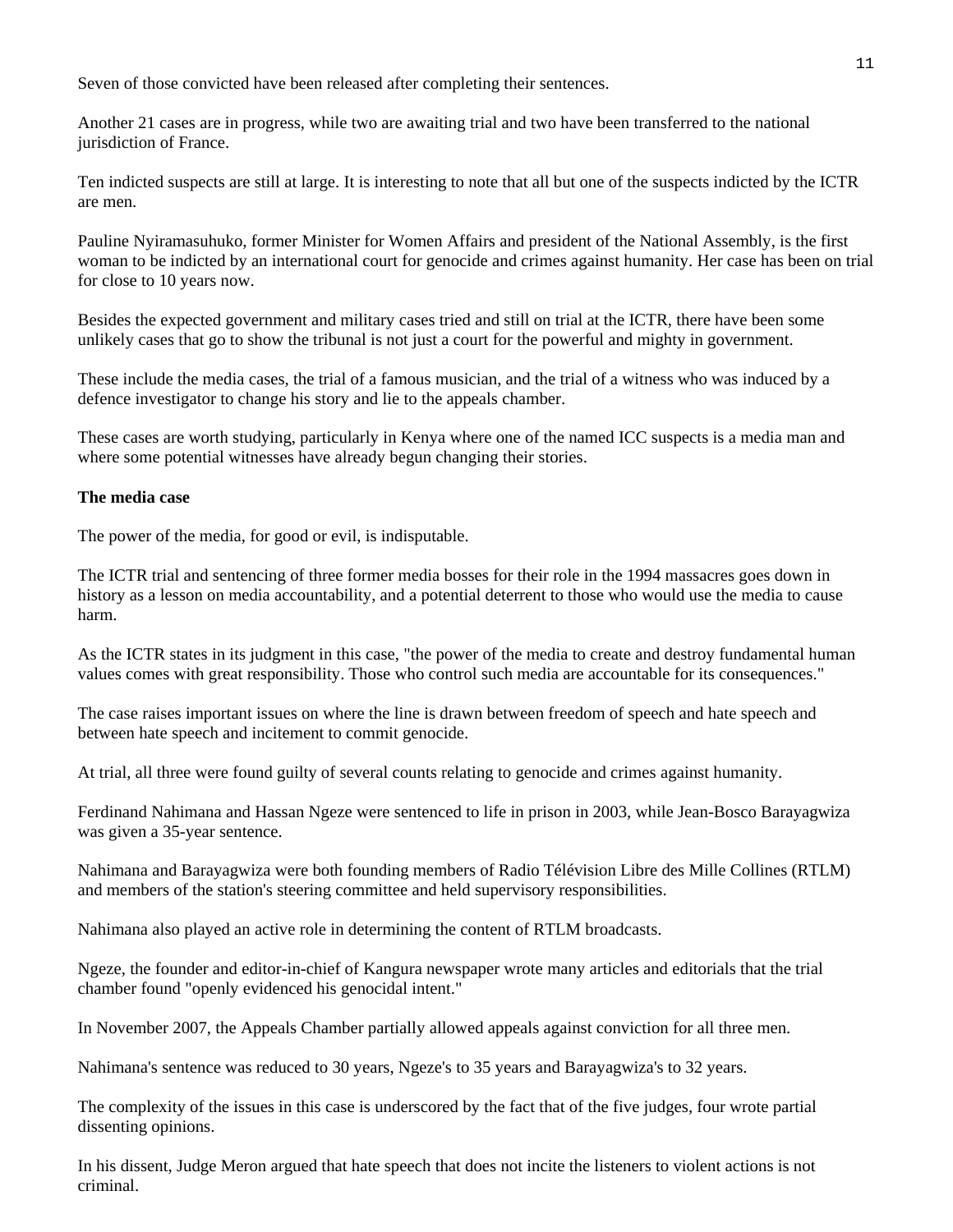#### **Just a musician**

Among the cases that have stood out is the trial and conviction of well-known Rwandan composer and singer Simon Bikindi, accused of writing lyrics that incited killing in the 1994 genocide.

The songs were repeatedly broadcast on radio, accompanying anti-Tutsi propaganda.

Bikindi was arrested in The Netherlands in July 2001 and transferred to the Tribunal.

He was found guilty of Direct and Public Incitement to Commit Genocide based on his exhortations to kill Tutsi through a public address system on the main road between Kivumu and Kayove in June 1994.

However, the prosecution was unable to prove that he had any complicity in the dissemination of his songs to incite genocide, although the tribunal found that he composed two of his songs, Nanga Abahutu (I hate the Hutu) and Bene Sebahinzi (Sons of the father of the cultivators) with the specific intention of disseminating pro-Hutu ideology and anti-Tutsi propaganda, and thus to encourage ethnic hatred.

In December 2008, he was sentenced to 15 years in jail, with an entitlement to credit for time served in detention.

His appeal was dismissed and he continues to serve his sentence. In June 2011 he will have served 10 years since his arrest.

#### **Double victim?**

The GAA case is unique in that it is the only one involving a former witness as a defendant.

It also set a precedent as neither the ICTR nor the International Criminal Tribunal for Former Yugoslavia (ICTY) had previously rendered judgements in which a conviction or sentence for giving false testimony had been imposed.

GAA, known by that pseudonym because he was a protected witness who had previously testified for the prosecution in a different trial, pleaded guilty to giving false testimony under solemn declaration and to contempt of the Tribunal. He was sentenced to nine months in prison in December 2007.

GAA had testified in the trial of Jean de Dieu Kamuhanda, but on appeal, he recanted his testimony, stating that he was not present at Gikomero Parish on April 12, 1994 and did not witness the actions of Jean de Dieu Kamuhanda at the time of the massacre that day as he had previously testified.

GAA confessed that his false testimony was induced by an investigator on Kamuhanda's defence team who offered him 1,000,000 Rwandan francs, which he complained was never paid.

The court noted with regret that no indictment was issued against Léonidas Nshogoza, the investigator who offered the inducement to the farmer and genocide survivor in return for changing his story. GAA has since served his sentence and been released.

Co-operation by the Government of Rwanda with the ICTR and the cordial relationship between the two has been crucial to advancing the work of the tribunal.

Without the co-operation of governments, international courts would have a hard time.

Government co-operation is often needed for the arrest and surrender of suspects and the acquisition of evidence and witness testimony.

But it can also be a double-edged sword where the international courts seek to prosecute members of the same government; how to maintain co-operation without compromising the duty to prosecute?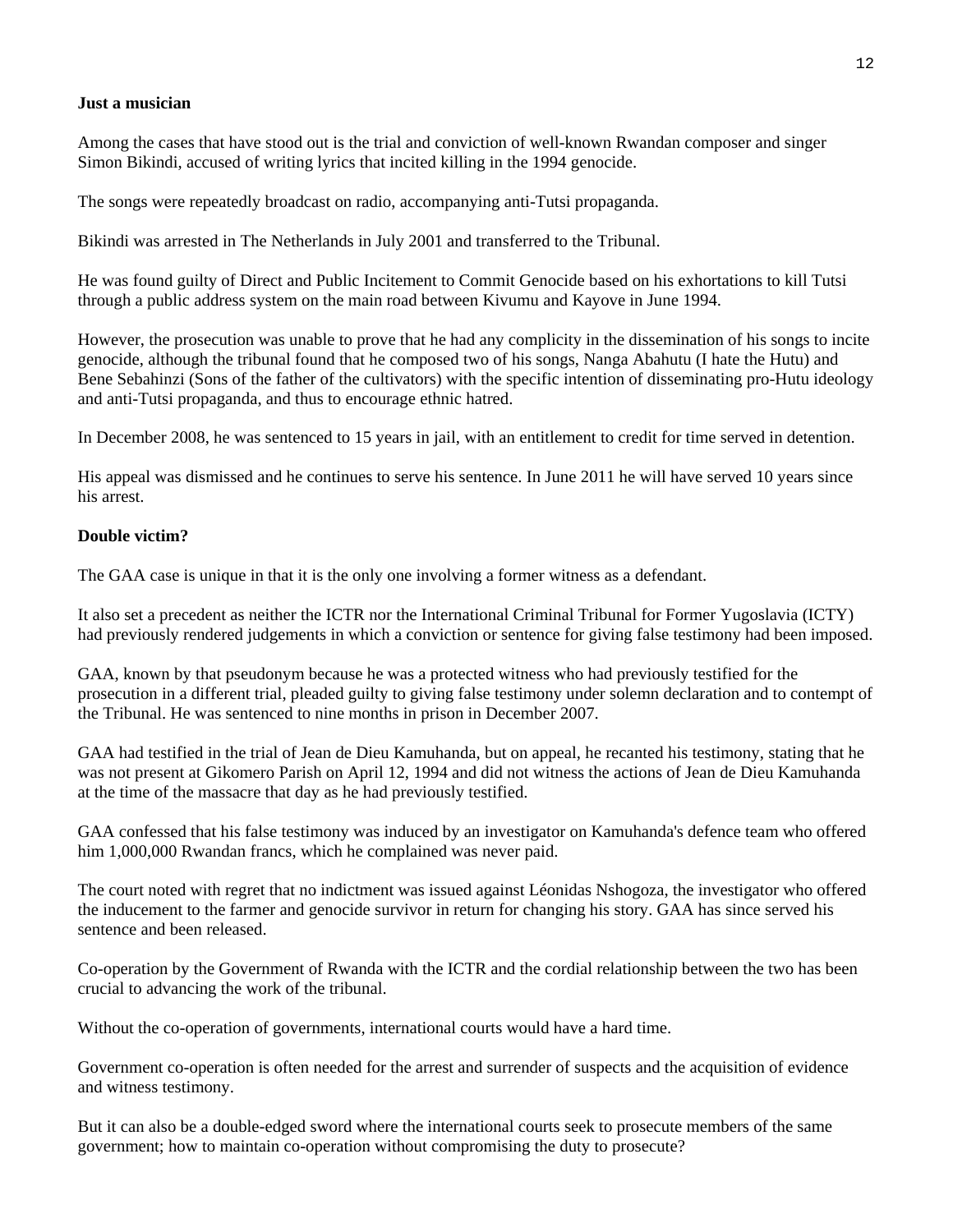How close a relationship can an international court forge with a government without being perceived to be, or actually being, compromised?

There is also a very real danger that governments may use the courts to settle political scores back home, and punish their vocal critics.

Take American lawyer Peter Erlinder, a lead defence counsel in the Military 1 case at the ICTR and a critic of President Kagame's regime, who was arrested and charged in Rwanda with Genocide Denial in May 2010 when he travelled to Kigali to defend opposition presidential candidate Victoire Ingabire against the same charges.

Erlinder's articles, written in the US and published on the Internet, expound on his theory that there can be no genocide in the absence of conspiracy.

Denying the 1994 genocide is a crime in Rwanda.

In a piece published in the Jurist titled Rwanda: No Conspiracy, No Genocide Planning... No Genocide? he questions whether the 1994 murders in Rwanda can properly be called "Genocide" given that all of the top Rwandan military officers were found not guilty of conspiracy or planning to commit genocide.

While Erlinder was released in June 2010 on medical grounds after a hue and cry was raised in the United States, Madame Ngambire remains in prison.

What's more, the Genocide Denial law can not auger well for forthright testimony by witnesses at the ICTR.

#### **Getting it right**

As the ICTR begins its 17th and perhaps final year, 10 judgments involving 21 defendants are still pending at the trial level.

The ICTR estimates that these judgments should be completed by the end of 2011.

There is no denying that justice has been a long way coming. The first trial at the ICTR begun in January 1997.

Since then the tribunal has tried 52 cases in 10 years, an average of five cases a year.

The tribunal has spent \$1.4 billion, and still counting, clear proof that international justice does not come cheap.

The challenges the ICTR faces are bound to affect the pace of the proceedings.

Translation of documents; interpretation of testimony between English, French and Kinyarwanda, transport of witnesses from all parts of the world; and the unavailability of witnesses are all factors that make for a prolonged process.

As to whether the process has been worthwhile, the formula to calculate the reasonable cost of justice for the calculated deaths of close to one million and the suffering of many more has yet to be discovered.

Perhaps this is a situation where getting it right is more important than getting it over with.

As to the most important benefit, the strong message to those who would plan the torture and extermination of civilians, that they will face justice and could spend the rest of their lives in prison, the value is priceless.

In assessing the success or failure of this and any other international court, a measure of realism is necessary.

While an international tribunal may fulfil the objectives of retribution and deterrence, it is not a fix-all solution.

Reconciliation, advancement of democracy and institutional reforms are all issues that a country must work on itself.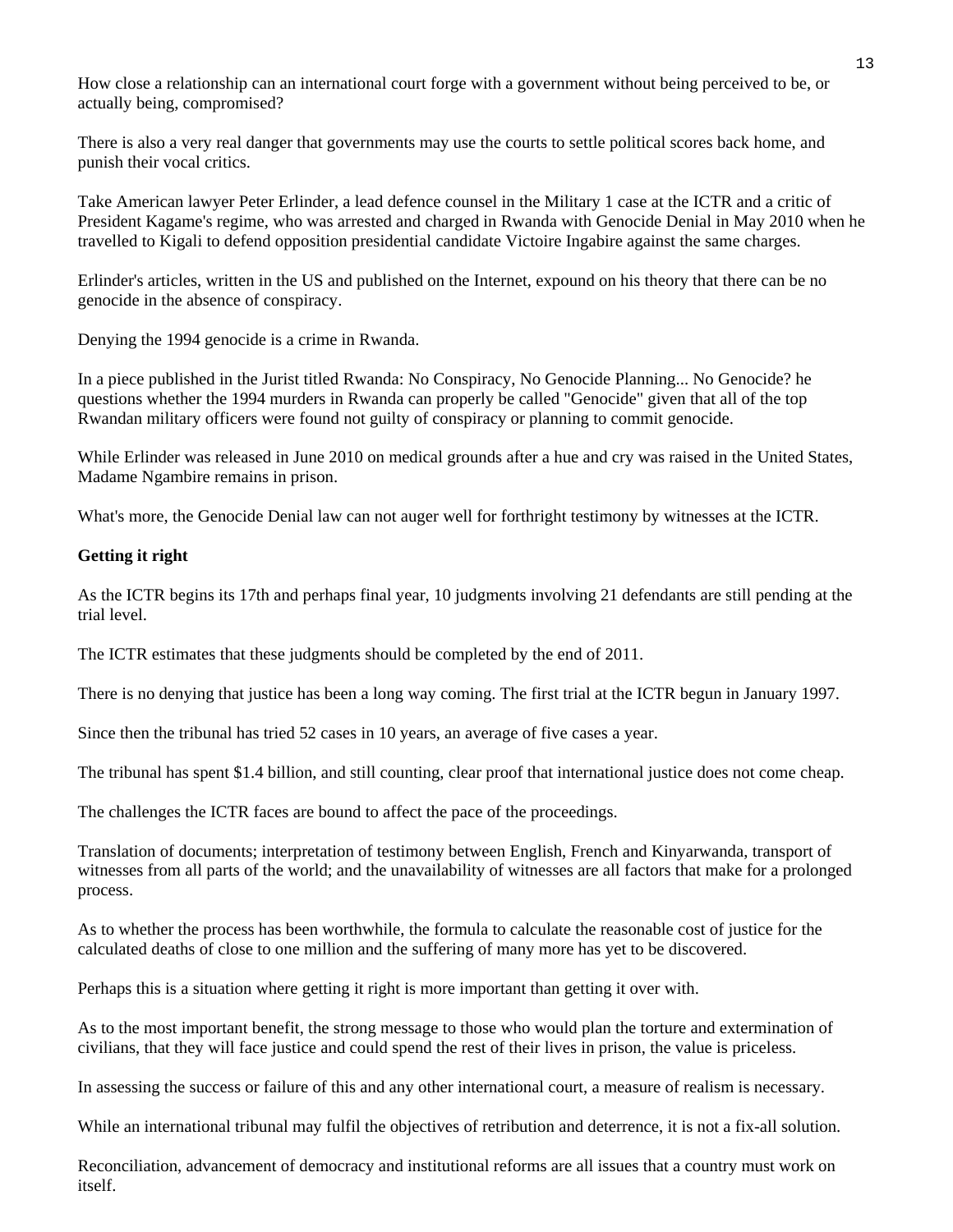Hirondelle news agency Saturday, 15 January 2011

### **Convict seeks stay of proceedings after advocate`s arrest**



International Criminal Tribunal for Rwanda (ICTR)

Genocide-convict Aloys Ntabakuze has revisited the debate on the arrest of his American lead counsel, Peter Erlinder, by requesting for permanent stay of proceedings in his appeal against life imprisonment sentence rendered by the International Criminal Tribunal for Rwanda (ICTR) two years ago.

However, the prosecution vehemently opposes the request by the former Rwandan army officer, submitting that what he was trying to advance to support his current move had already been conclusively determined by the Appeals Chamber in its decision dated October 6, 2010.

In this new development, Ntabakuze has filed what he called 'Exceptional public motion for permanent stay, to uphold the rule of law and appearance of justice in proceedings before the Appeals Chamber.'

He is seeking for stay of proceedings for his case, claiming he would not get a fair trial following threats to personal safety, arrest and subsequent prosecution of his lead counsel, Erlinder, by the Rwandan government.

"The appellant is deprived of a fully effective representation, violating his right to a fair trial. This case has arrived at the regrettable, but irretrievable, position that a permanent stay of proceedings is the most appropriate course of action open to the Chamber, to uphold (its) integrity and the ICTR itself," Ntabakuze said in his motion published on the ICTR website.

However, the prosecution seeks dismissal of the motion.

"The appellant's request for a permanent stay of proceedings of the appellant's case is unwarranted and his motion should be dismissed in its entirety. The prosecution requests the Appeals Chamber to find that the appellant's right to a fair trial would not be impended," it submitted.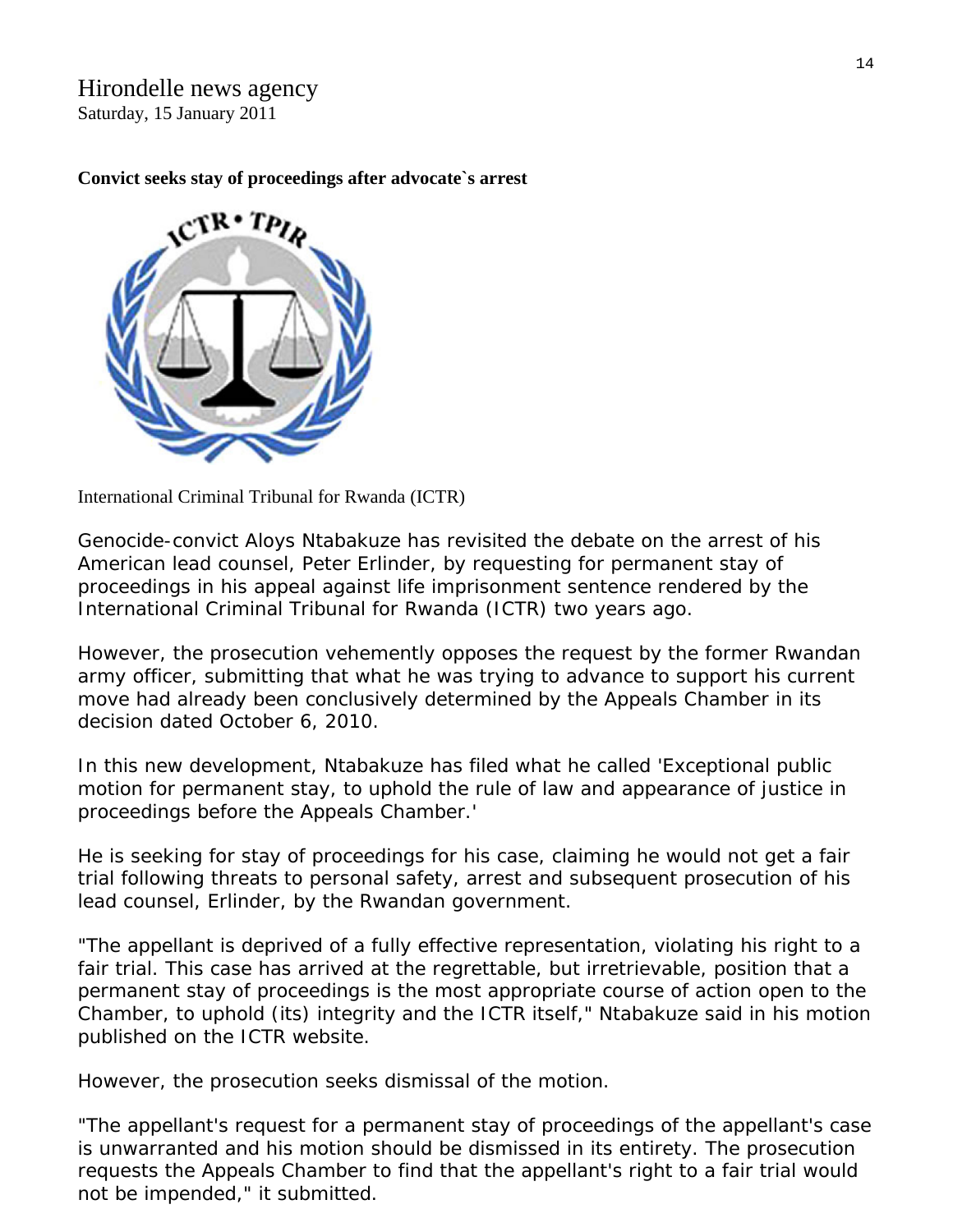The prosecution states that the appellant was attempting to relitigate issues which have already been adjudicated by the Appeals Chamber after going through several documents, including those the appellant has relied upon in supporting the present motion.

According to the prosecution, the Appeals Chamber had reviewed the documents involved before the arrest of Erlinder and found that, except for one item, all others constituted private commentary by the counsel on the case rather than words or written statements made in the course of representation of the appellant.

Final determination of the debate is yet to be delivered.

Erlinder was arrested in Rwanda on May 28, 2010 and was later charged with genocide denial. He went to Rwanda to defend opposition leader Victoire

Ingabire of unregistered political party, the United Democratic Forces (UDF-Inkingi), who wished to run for president alongside President Paul Kagame, and ended up been charged with genocide denial.

Rwandan prosecution said Erlinder would be summoned any time to face prosecution and if he would jump bail and not respond to the summons, it would use the Interpol to track him down for his arrest.

SOURCE: THE GUARDIAN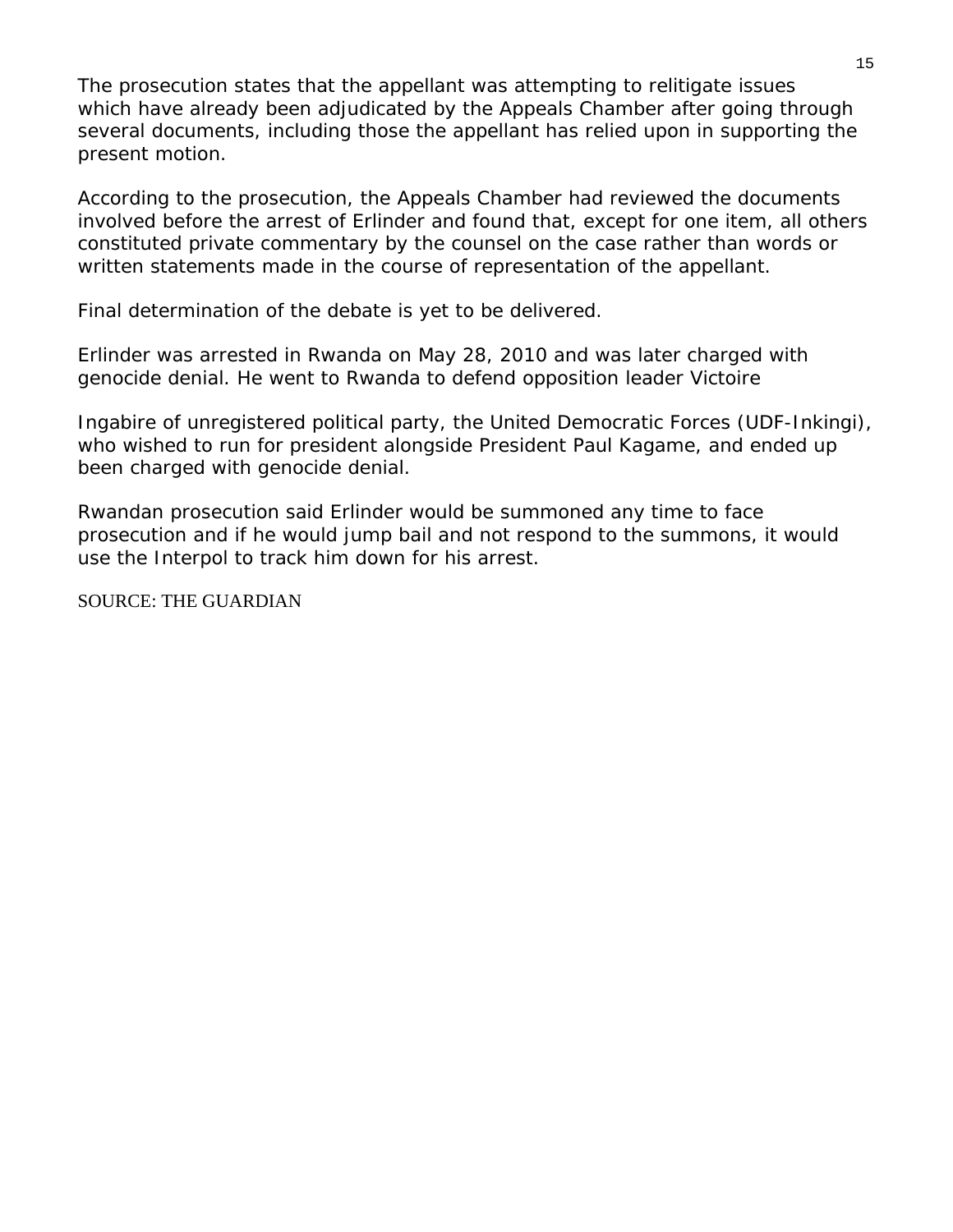# **Cabinet yet to agree on ICC pullout – Kalonzo**

Vice President Klaonzo Musyoka on Sunday revealed his that recent blitz across the continent to mobilise support for Kenya's withdrawal from the International Criminal Court had been directly sanctioned by President Kibaki, though the Cabinet is yet to meet and ventilate on the matter.

He dismissed claims that the Cabinet sat down to agree on Kenya's pullout from ICC as reported by a section of the media recently.

"Cabinet has not sat down to agree on the resolution by MPs through a motion passed in Parliament to pull the country out of ICC,'' he said.

He however said that Kenya's withdrawal from the ICC had nothing to do with the growing speculation of a possible mass withdrawal of all African signatories from the Rome statues.

'' It should be understood that Kenya's efforts to get the country back from ICC does not mean that we are campaigning for the whole of Africa to pull out of ICC," he said.

The Vice President made the remarks on Sunday at the Highlands Bible College, Kericho, during the installation of Bishop Rev. Robert Kipkemboi Lagat to head the Africa Gospel Church, Kenya.

Former President Daniel Moi, Deputy PM and Finance Minister Uhuru Kenyatta, ministers Hellen Sambili, Franklin Bett and Samuel Poghisio as well as suspended higher Education Minister William Ruto attended.

Others were MPs Isaac Ruto (Chepalungu), Joyce Laboso ( Sotik), Kiema Kilonzo (Mutito), Rev. Daniel Muoki (Mwala), Benjamin Lagat (Ainamoi), Charles Keter (Belgut), Joshua Kutuny (Cherangany) among others.

Kalonzo also reiterated government's commitment to ensuring that all that all the Internally Displaced Persons (IDPs) in the country are resettled this year.

Vice President Kalonzo Musyoka said that everything is being done to ensure that all IDPs are resettled so that they can concentrate on development activities like the rest of Kenyans.

"In fact I will tomorrow (Monday) God willing I will tour Mau and Kuresoi areas to asses the situation and will be joined by Zakayo Cheruiyot, MP for Kuresoi among other leaders,'' he said.

The Vice President said it is through unity and teamwork that problems facing the country among them IDPs, lanina and drought that is ravaging some parts of the country can be confronted.

Mr. Musyoka at the same time called on Kenyans to embark on healing and reconciliation if accelerated development has to be realized in the country.

He said there is need for leaders to forget the past and ensure that this year is dedicated for peace and reconciliation for the sake of peace and stability.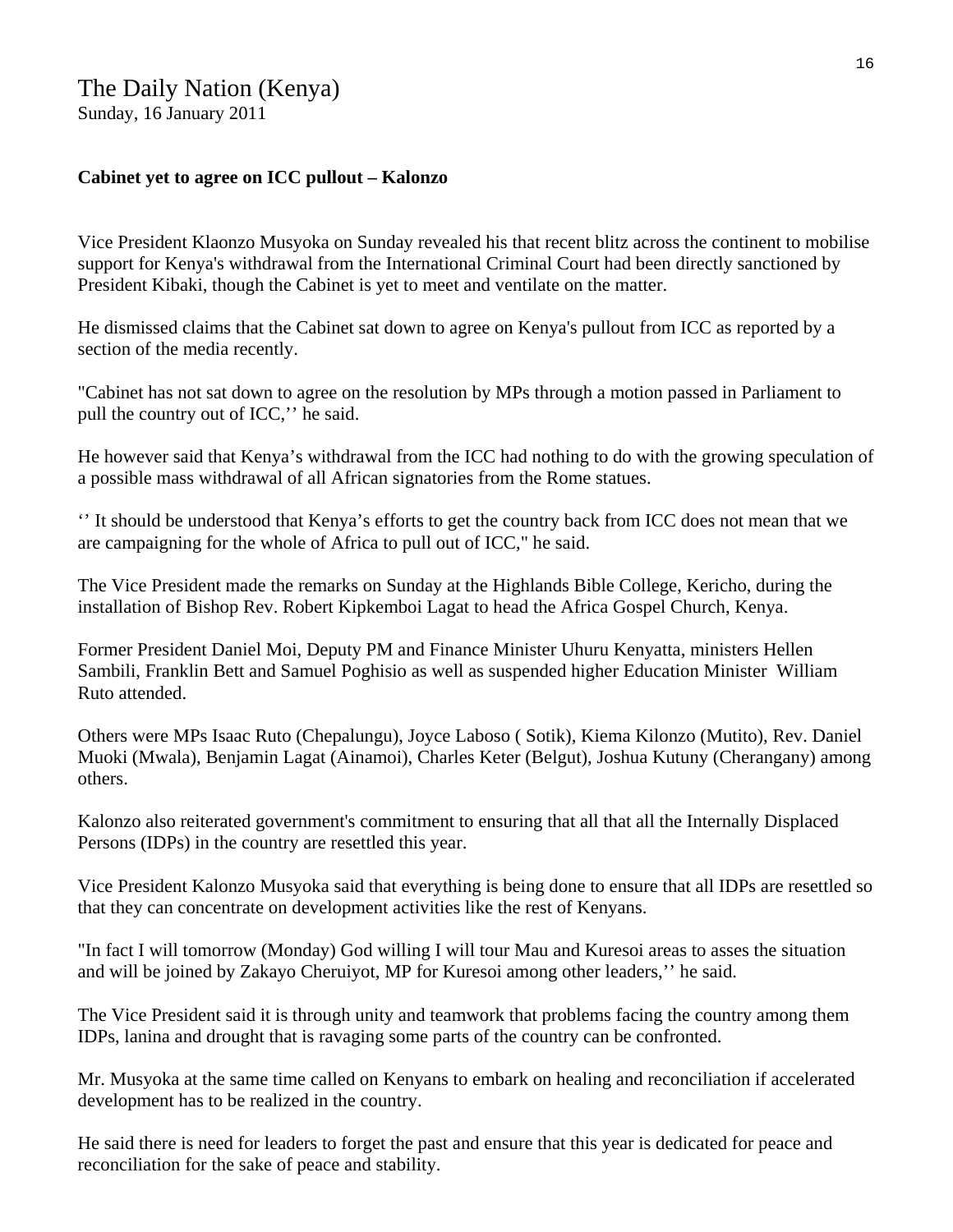The VP who is also the Minister for Home Affairs emphasized on the need for Kenyans to regard each other as brothers and sisters as the only way to end the negative ethnicity in the country.

'' I think time for healing is now. Let us dedicate 2011 as year of healing and reconciliation,'' he said.

Mr. William Ruto and Kenyatta emphasized on the need for Kenyans to live harmoniously among themselves and with their neighbours for the sake of peace and stability.

They said plans were underway to resolve the problem of Mau squatters among other IDPs in the country.

Mr. Ruto hailed the role played by churches in the development of education, saying it is only through education that the problems facing the country could be solved.

Speaker after speaker called on the need for leaders to work together for the sake of peace and stability if accelerated development has to be realized.